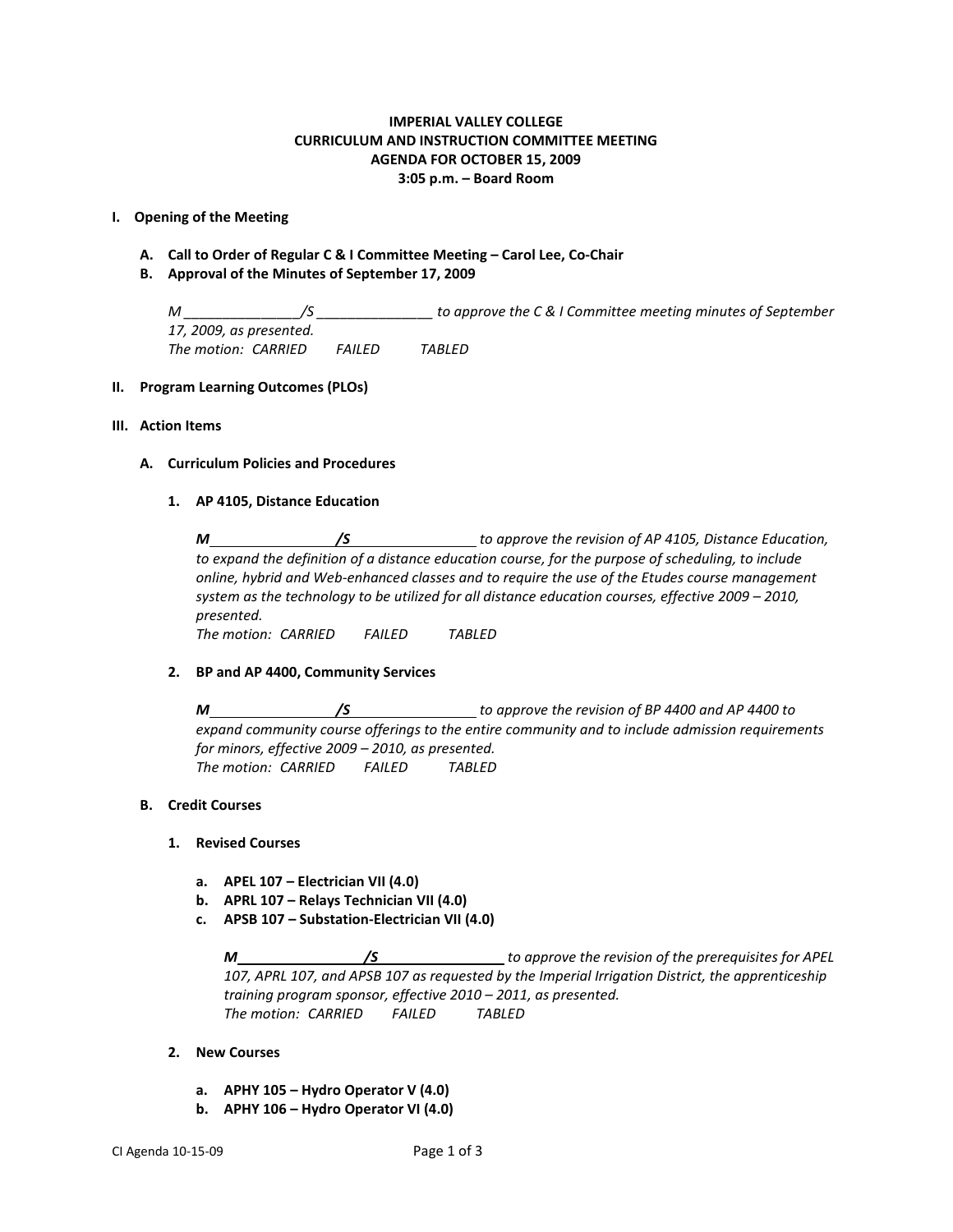- **c. APHY 107 – Hydro Operator VII (4.0)**
- **d. APHY 108 – Hydro Operator VIII (4.0)**
- **e. APIN 105 – Instrument Technician V (4.0)**
- **f. APIN 106 – Instrument Technician VI (4.0)**
- **g. APIN 107 – Instrument Technician VII (4.0)**
- **h. APIN 108 – Instrument Technician VIII (4.0)**
- **i. APPL 105 – Power Plant Operator V (4.0)**
- **j. APPL 106 – Power Plant Operator VI (4.0)**
- **k. APPL 107 – Power Plant Operator VII (4.0)**
- **l. APPL 108 – Power Plant Operator VIII (4.0)**
- **m. APTL 105 – Telecommunications Technician V (4.0)**
- **n. APTL 106 – Telecommunications Technician VI (4.0)**
- **o. APTL 107 – Telecommunications Technician VII (4.0)**
- **p. APTL 108 – Telecommunications Technician VIII (4.0)**

*M \_\_\_\_\_\_\_\_\_\_\_\_\_\_\_\_\_\_\_ /S \_\_\_\_\_\_\_\_\_\_\_\_\_\_\_\_\_\_ to approve the addition of apprenticeship courses APHY 105 – APHY 108, APIN 105 – APIN 108, APPL 105 – APPL 108, and APTL 105 – APTL 108 to the credit curriculum, effective 2010 - 2011, as presented. The motion (circle one): CARRIED FAILED*

### **C. Distance Education Courses – Addendum Documentation**

**1. RELS 100 – Religions of the Modern World (3.0)**

*M \_\_\_\_\_\_\_\_\_\_\_\_\_\_\_\_\_\_\_ /S \_\_\_\_\_\_\_\_\_\_\_\_\_\_\_\_\_\_ to approve the Distance Education Addendum for RELS 100, to provide greater access and allow the inclusion of all modalities of learning, effective spring 2010, as presented. The motion (circle one): CARRIED FAILED*

### **D. Majors and Certificates**

## **1. Revised Certificates**

**a. Apprenticeship – Electrician Certificate**

*M \_\_\_\_\_\_\_\_\_\_\_\_\_\_\_/S \_\_\_\_\_\_\_\_\_\_\_\_\_\_\_ to approve the revision of the Apprenticeship – Electrician certificate to include APLN 106, Power Lineman VI as an alternative course for APEL 106, Electrician VI, effective 2010 – 2011, as presented. The motion (circle one): CARRIED FAILED*

## **b. Apprenticeship – Relays Technician Certificate**

*M \_\_\_\_\_\_\_\_\_\_\_\_\_\_\_/S \_\_\_\_\_\_\_\_\_\_\_\_\_\_\_ to approve the revision of the Apprenticeship –Relays Technician certificate to include APLN 106, Power Lineman VI as an alternative course for APRL 106, Relays Technician VI, effective 2010 - 2011, as presented. The motion (circle one): CARRIED FAILED*

### **c. Apprenticeship – Substation-Electrician Certificate**

*M \_\_\_\_\_\_\_\_\_\_\_\_\_\_\_/S \_\_\_\_\_\_\_\_\_\_\_\_\_\_\_ to approve the revision of the Apprenticeship – Substation-Electrician certificate to include APLN 106, Power Lineman VI as an alternative course for APSB 106, Substation-Electrician VI, effective 2010 - 2011, as presented.*